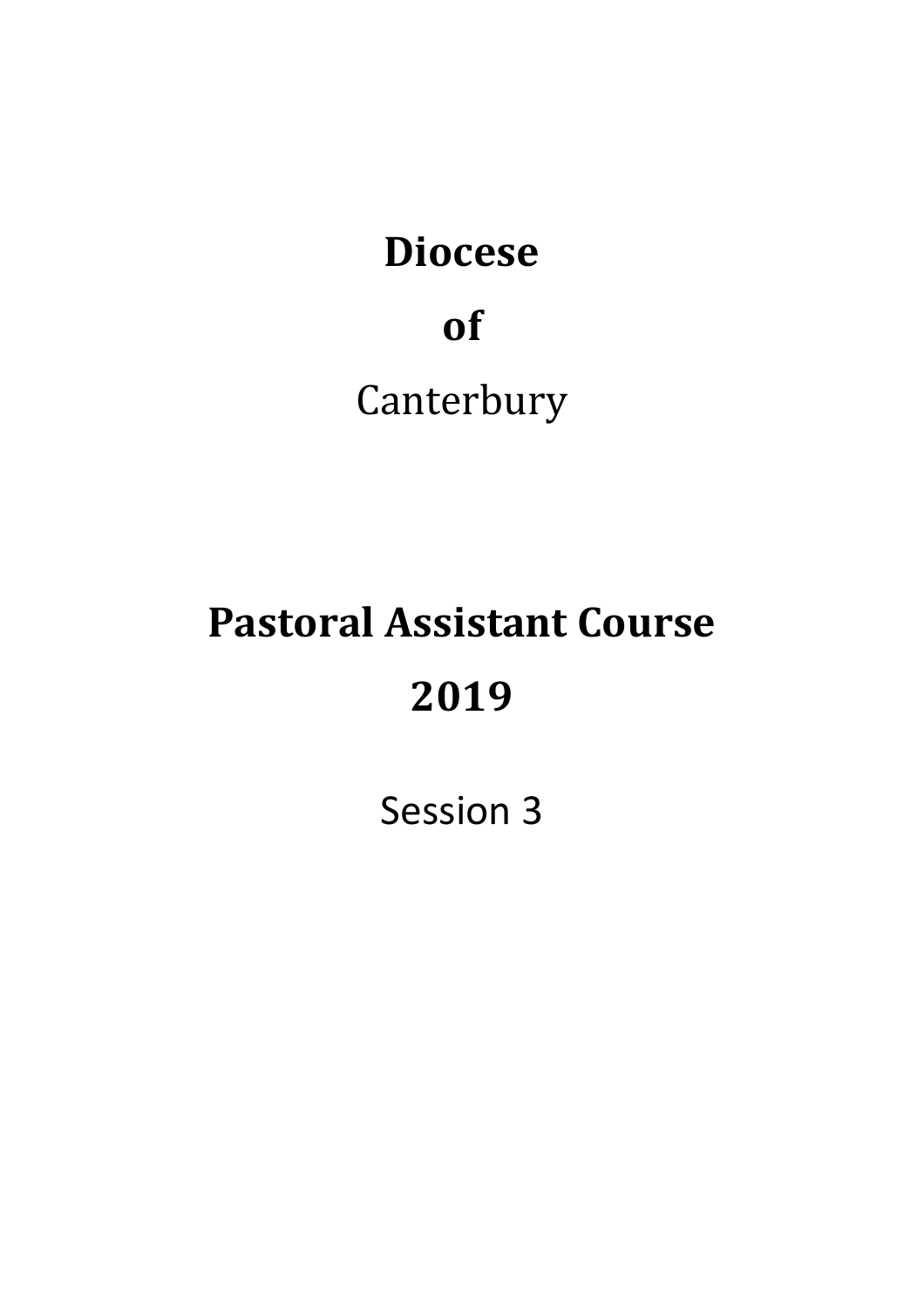| <b>Session 3. Ways of Communicating</b> |                                              |                                                                                                                                                                                                                                                                                                                                                                                                                                                                                                                                                 |                                                                                                                                                                                                                      |  |  |  |
|-----------------------------------------|----------------------------------------------|-------------------------------------------------------------------------------------------------------------------------------------------------------------------------------------------------------------------------------------------------------------------------------------------------------------------------------------------------------------------------------------------------------------------------------------------------------------------------------------------------------------------------------------------------|----------------------------------------------------------------------------------------------------------------------------------------------------------------------------------------------------------------------|--|--|--|
| <b>Time</b><br>approX                   |                                              |                                                                                                                                                                                                                                                                                                                                                                                                                                                                                                                                                 | <b>Resources</b>                                                                                                                                                                                                     |  |  |  |
| 7.00                                    | Welcome/<br><b>Introduction</b><br><b>DD</b> | Welcome back. Any issues/questions from<br>session 2. Linkwork from last time was noting a<br>conversation and registering whether it was an<br>equal conversation or whether one or other of<br>the two participants had the greater/dominant<br>share.<br><b>Aims for Session 3</b><br>To understand what communication is.<br>To understand the place of<br>$\bullet$<br>communication within and around<br><b>Pastoral Care</b><br>To develop some of the skills needed to<br>$\bullet$<br>communicate effectively.                         | <b>Flipchart</b>                                                                                                                                                                                                     |  |  |  |
| 7.10                                    | <b>Opening</b><br>Prayer                     |                                                                                                                                                                                                                                                                                                                                                                                                                                                                                                                                                 |                                                                                                                                                                                                                      |  |  |  |
| 7.25                                    | Who am I<br><b>LH</b>                        | Communication is the interaction between two or more<br>people.<br>It's important that we know ourselves - our strengths,<br>weaknesses and vulnerabilities.<br>Look at the words on the flipchart and quickly (no great<br>analysis) answer the following. Which of these apply to<br>you?<br>Which would you say you have a lot of?<br>Some of?<br>Need to work on?<br>What other skills/qualities/attributes apply to you?<br>Any others you would add?<br>Individually reflect quietly on what might be required of<br>a good communicator. | <b>Words on</b><br>flipchart<br>Sensitivity<br>Warmth<br>Honesty<br>Reliability<br>Thoughtfulness<br>Reliability<br>Punctuality<br>Confidentiality<br><b>Kindness</b><br>Handout 3.1<br>Thoughts on<br>communication |  |  |  |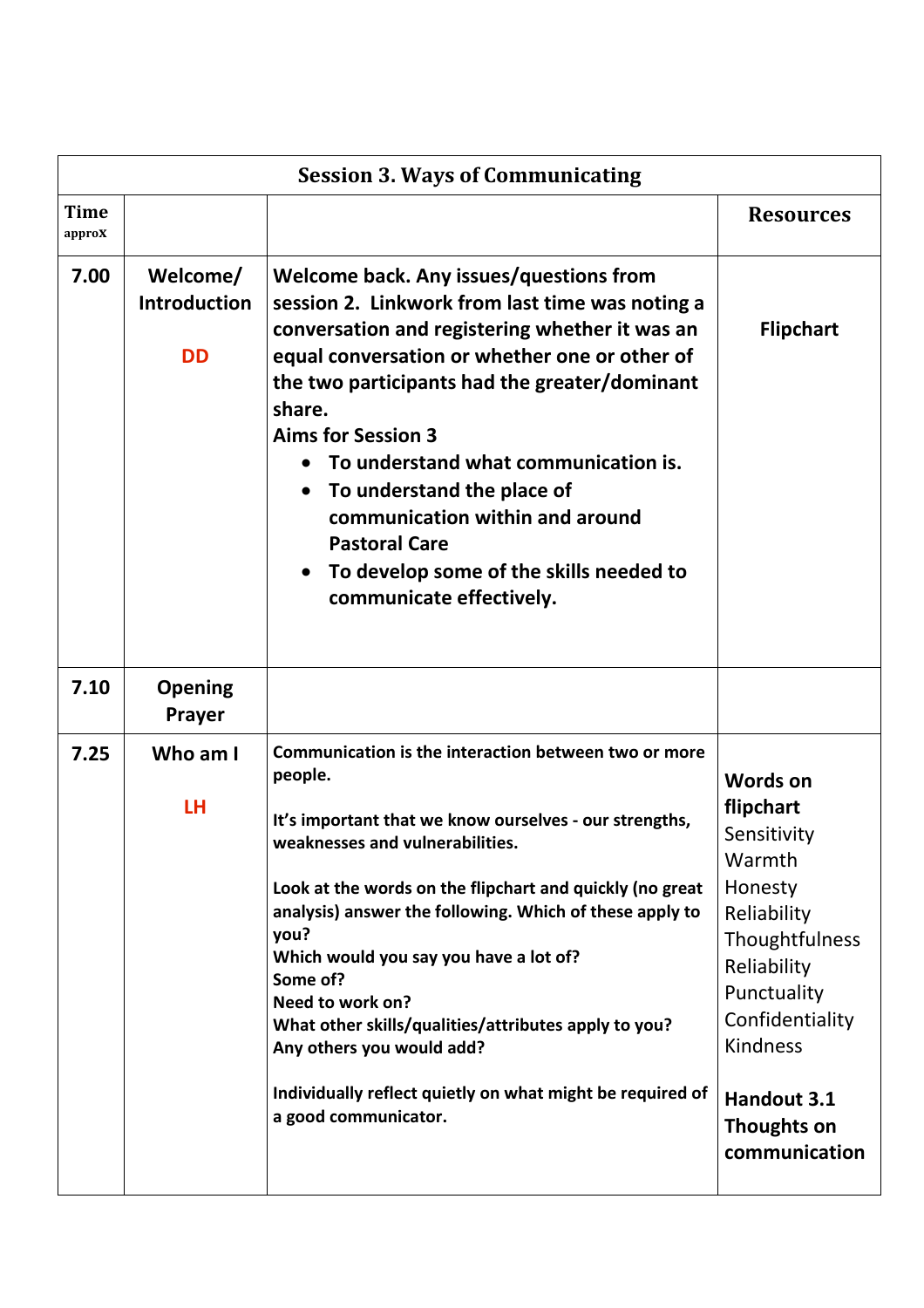| 7.40  | Ways of<br>Communicating<br><b>DD</b>               | How do we communicate? Consider all ways.<br>E mail, Social media, Skype/Facetime, Whatsapp,<br>Telephone/call or text, In a group setting, Face to face<br>on an individual basis - but also through<br>art/music/poetry/literature/touch<br>Remember Paul did much of his pastoral caring by<br>letter.<br>Discuss in two groups advantages and disadvantages of<br>each.<br>We discussed particularly the use of social media.<br>Can be impersonal and distant but can also be a life line. | <b>Flipchart</b> |
|-------|-----------------------------------------------------|-------------------------------------------------------------------------------------------------------------------------------------------------------------------------------------------------------------------------------------------------------------------------------------------------------------------------------------------------------------------------------------------------------------------------------------------------------------------------------------------------|------------------|
| 8.00  | <b>Comfort</b><br>break                             |                                                                                                                                                                                                                                                                                                                                                                                                                                                                                                 |                  |
| 8.10. | <b>Biblical</b><br><b>Underpinning</b><br><b>LH</b> | Colossians 4:6 Let your speech always be gracious<br>Proverbs 18:13 If one gives an answer before he<br>hears<br>James 1:19 Let every person be quick to hear, slow to<br>speak<br>We looked at the passages and discussed them.<br>Also talked about the importance of touch, but the need<br>for sensitivity. Jesus touching the leper made him feel<br>valued. Reminiscent of Princess Di and AIDS victims.                                                                                  | Handout 3.3      |
| 8.15  | Self and<br><b>Sharing</b><br><b>DD</b>             | When is it right to share our own stories?<br>If it benefits the person we are supporting<br>If it clarifies a situation<br><b>NOT for our benefit</b><br>Discussion with examples from the group of<br>when sharing might be helpful and when not.                                                                                                                                                                                                                                             |                  |